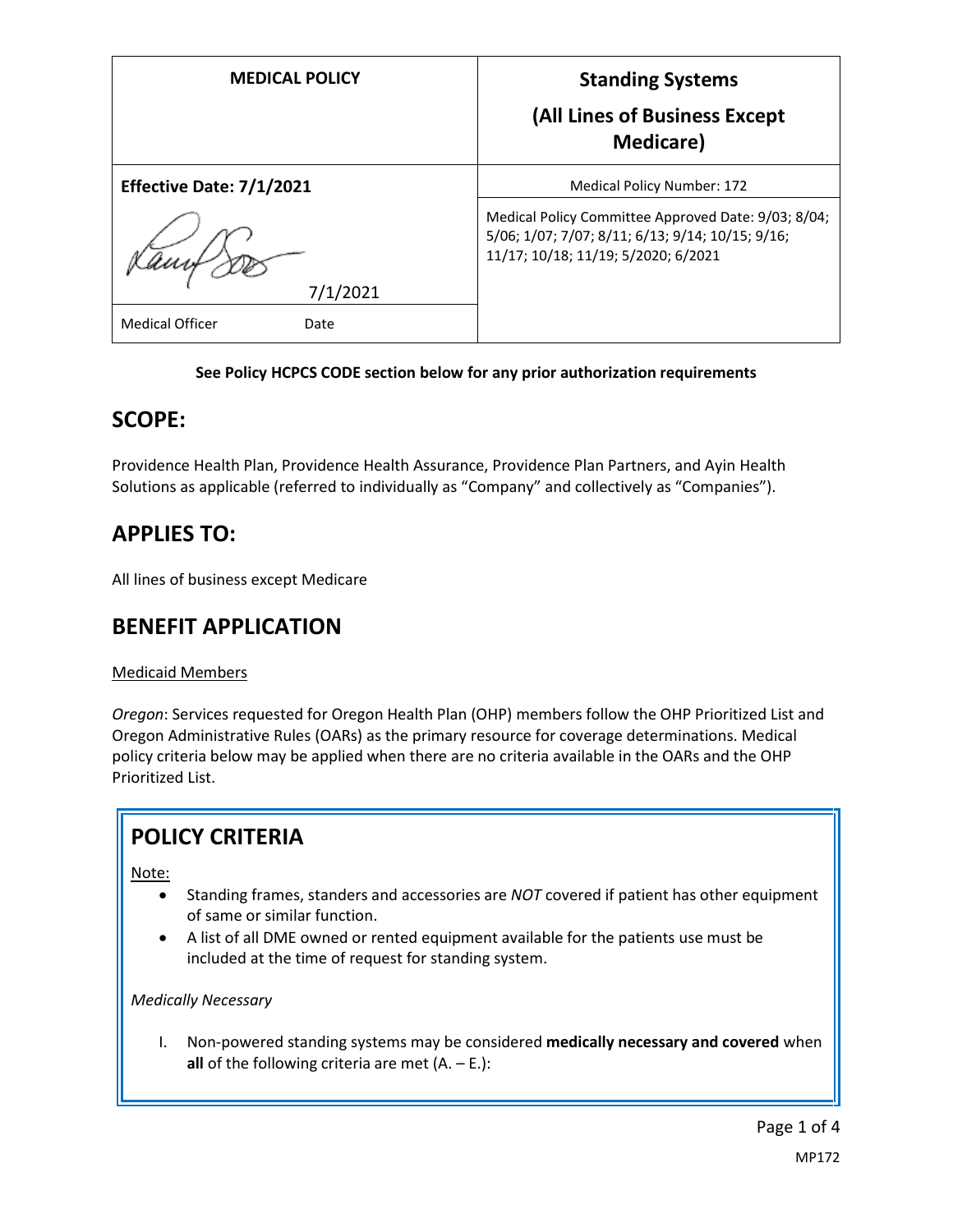- A. The patient is unable to stand or ambulate independently due to chronic neuromuscular condition; **and**
- B. The patient has sufficient residual strength in the lower extremities (e.g., hips and legs) to allow for use of the device; **and**
- C. A functional benefit is anticipated as a result of utilizing the standing system, as demonstrated by **either** of the following (1. or 2.):
	- 1. Improvements in any of the following:
		- a. Use his/her arms and/or hands; **or**
		- b. Control of head, neck and trunk; **or**
		- c. Skin integrity, by off-loading weight through standing (e.g., reduction or skin breakdown or pressure sores not achievable by other means); **or**
	- 2. The patient has a clinically documented history of digestive, respiratory, or excretory condition that will likely significantly improve with regular use of a standing frame or stander; **and**
- D. The anticipated functional benefits of standing are not attained or attainable with other interventions (e.g., independently, with the use of a wheelchair or other adaptive equipment, with physical therapy); **and**
- E. The member has tried the selected standing frame or stander and demonstrates an ability and willingness to follow a home therapy program that incorporates use of the standing frame or stander.
- II. Standing systems are considered **not medically necessary and not covered** when the criteria II. above are not met, including but not limited to the following (A.-C.):
	- A. The patient has complete paralysis of the hips and legs, such that lower body strength is not improved by maintaining the standing position.
	- B. Powered (battery or electric) or motorized standing devices.
	- C. Standing devices that involve fixtures to property structures such as the ceiling.

### *Not Medically Necessary*

- III. The following standing systems (A.-C.) are not used primarily to serve a medical purpose and therefore are considered **not medically necessary and are not covered:**
	- A. Combination sit-to-stand frame/table systems (E0637) (e.g., EasyStand Bantum, EasyStand Evolv).
	- B. Standing wheelchairs (E2230) or all-in-one wheelchair standers (e.g. Permobile F5 Corpus VS, Redman Power Chair, Comfort Angel, LEVO C3 and LAE).
	- C. Standing devices which primarily serve as exercise equipment (e.g., gliders).
- IV. Power standing systems (E2301) from wheelchairs are deluxe upgrades and are considered **not medically necessary and are not covered**.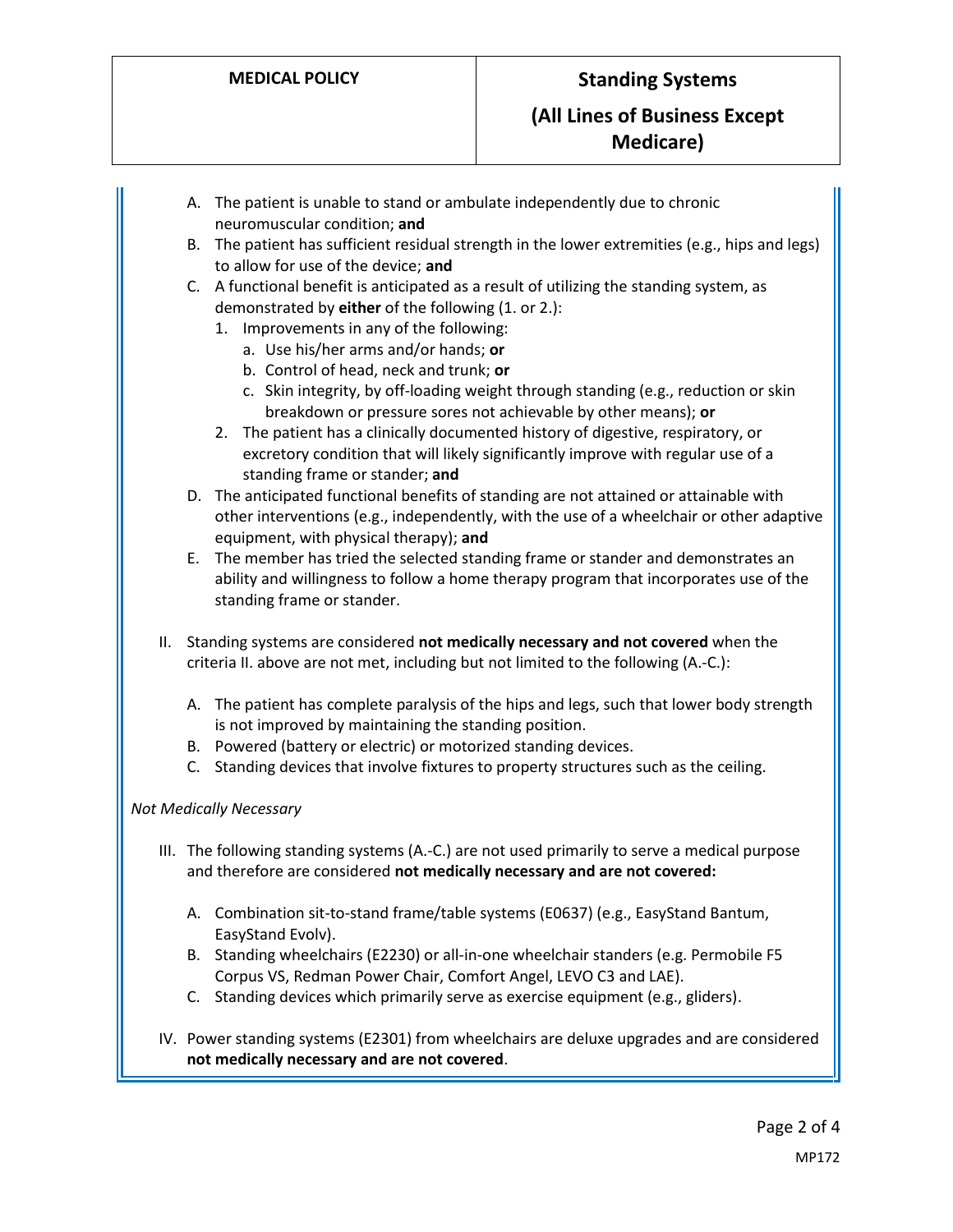### **(All Lines of Business Except Medicare)**

## **HCPCS CODES**

| <b>All Lines of Business Except Medicare</b> |                                                                                                                                             |
|----------------------------------------------|---------------------------------------------------------------------------------------------------------------------------------------------|
| <b>Prior Authorization Required</b>          |                                                                                                                                             |
| E0636                                        | Multipositional patient support system, with integrated lift, patient accessible controls                                                   |
| E0638                                        | Standing frame/table system, one position (e.g., upright, supine or prone stander), any<br>size including pediatric, with or without wheels |
| E0641                                        | Standing frame/table system, multi-position (e.g., three-way stander), any size including<br>pediatric, with or without wheels              |
| E0642                                        | Standing frame/table system, mobile (dynamic stander), any size including pediatric                                                         |
| <b>Not Covered</b>                           |                                                                                                                                             |
| E0637                                        | Combination sit to stand frame/table system, any size including pediatric, with seat lift<br>feature, with or without wheels                |
| E2230                                        | Manual wheelchair accessory, manual standing system                                                                                         |
| E2301                                        | Wheelchair accessory, power standing system, any type                                                                                       |

## **DESCRIPTION**

Per the ECRI Institute, standing frames (also known as standers, standing systems, standing units, youth frames, or walkabout systems) are assistive devices that:<sup>1</sup>

"Enable people to achieve and maintain an upright posture. Nonambulatory, physically disabled individuals may use standing systems for health-related reasons, including increasing range of motion, maintaining bone density, maintaining muscle strength and cardiovascular endurance, reducing swelling in the lower limbs, decreasing spasticity (muscle overactivity), preventing pressure sores, and improving bowel and bladder function.

Standing systems come in a variety of configurations. Common types include sit to stand, prone, supine, upright, multi-positioning standers, and standing wheelchairs. Long leg braces are also a standing device, but they are not used often today. Systems are available that the user can change from sitting support to standing support; other systems require a second person to transfer the disabled person from sitting to standing. Standing systems can be divided into three categories:

- 1. Passive (static) stander: Remains in one place and cannot be self-propelled.
- 2. Mobile (dynamic) stander: Can be self-propelled, and some are available with powered mobility.
- 3. Active stander: Allows movement of the arms and legs in a standing position."